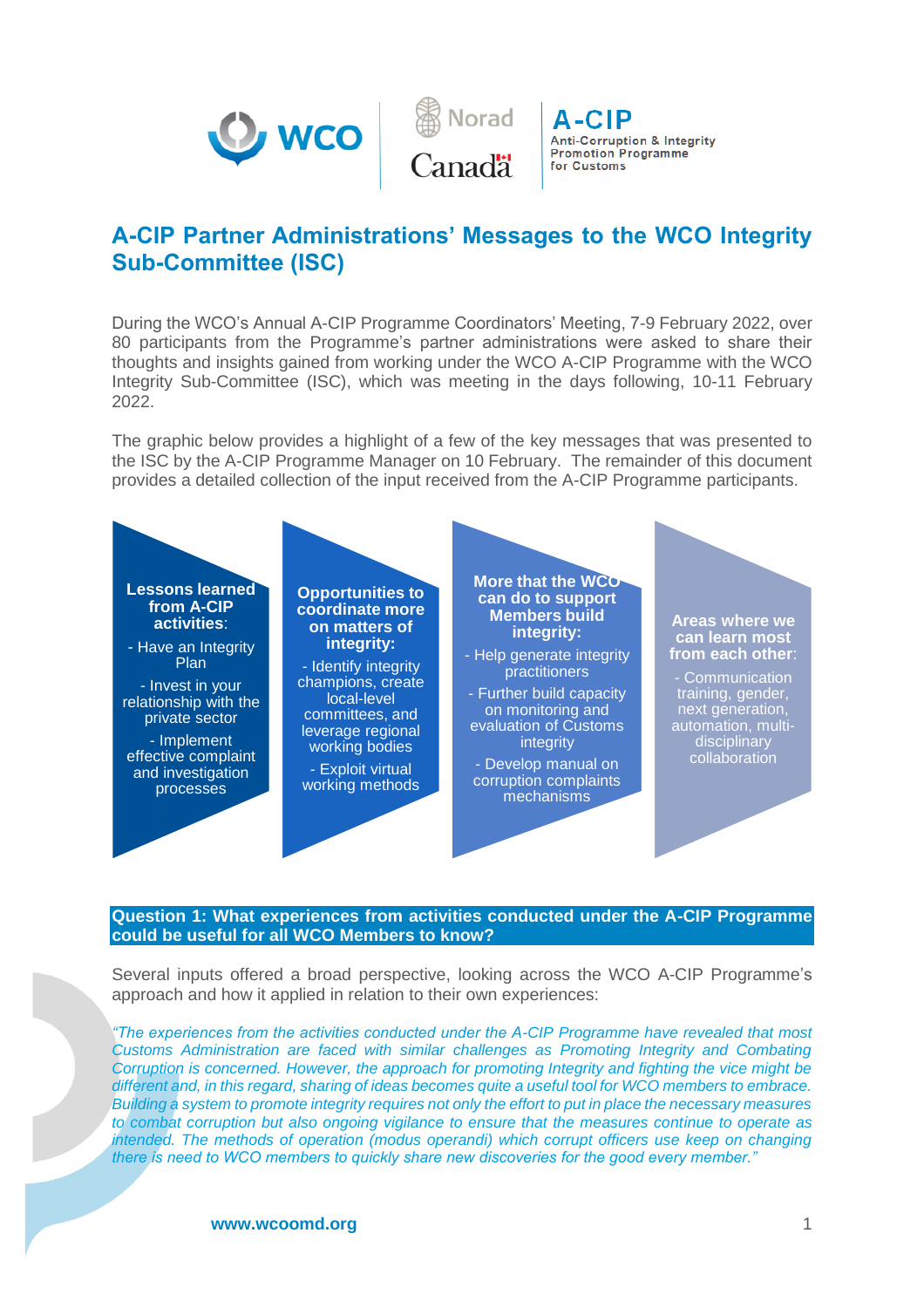*"The A-CIP Programme has elevated the issue of integrity in Customs to another level such that it is strengthening and improving professionalism including good service delivery in Customs. I can freely say integrity is a major too for trade facilitation."* 

*"The analysis of the 10 key factors of the Revised Arusha Declaration to get a diagnosis of the situation of the Customs Administration."* 

*"Self-assessment is essential to understand our strengths and weaknesses, so that we can plan and execute actions that help to establish best practices, thus mitigating any act of crime or corruption."* 

*"For Guatemala, it has been a very valuable experience to take advantage of the benefit of the A-CIP Programme in promoting Ethics and Integrity both within the institution (promoting in the various areas working together to promote ethics and integrity and strengthened through of the inclusion of the A-CIP Programme within the Institutional Strategic Plan 2021-2025) at the national level through promotion within the Public-Private Dialogue and Cooperation Table on Customs Issues (public-private relationship) and at the regional level through the promotion opportunities within the work plan of the Central American Customs Committee and an action that is being managed as the Regional Vice Presidency, for the promotion of ethics in the Region of the Americas and the Caribbean."* 

The need to communicate, raise awareness, and engage with all stakeholders, both internal and external was a common theme among the responses given:

*"Share the Customs Integrity Perception Survey report and measures earmarked or taken to redress adverse findings."* 

*"Stakeholders' engagement is the best experience in the promotion of integrity; whereby through Customs Integrity Perception Survey and various communication strategies the administration gathered opinions from stakeholders particularly the private sector on how to improve integrity in customs"* 

*"[…] it was very clear from the last training that it is necessary to involve all stakeholders in the fight against corruption and raising the integrity levels of the customs, both in the State and in the private sector."* 

*"The importance of involving all levels of officers in the process on policy making."* 

*"I believe that the concrete measures implemented in terms of stakeholder engagement could be useful to all WCO members."* 

*"Involve top managers in the fight against corruption."* 

*"Raising awareness in schools, universities, in the family circle as well as at all levels of the social strata in the fight against corruption, in matters of integrity and ethics."* 

*"Information, awareness, and training for users, the creation of a forum to listen to users and customers to receive their complaints, alerts, etc."* 

*"Individual ownership of policies set by the department because they feel involved is irreplaceable."* 

Others focused on *"The scope of support and technical details and outputs from the Programme"*, including specific interventions and technical assistance and support that they had received under the WCO A-CIP Programme:

*"[…] I could divulge and implement more of the activities carried out by the facilitation committees." "The e-learning event based on the integrity e-learning module on Click, the reinforcement of capacities through virtual workshops on internal control, organizational culture and the Customs Integrity Perception Survey."* 

*"Instituting a full-blown complaints management and administrative investigation process. That is from reporting of complaints using various sources to reporting of the full investigation."*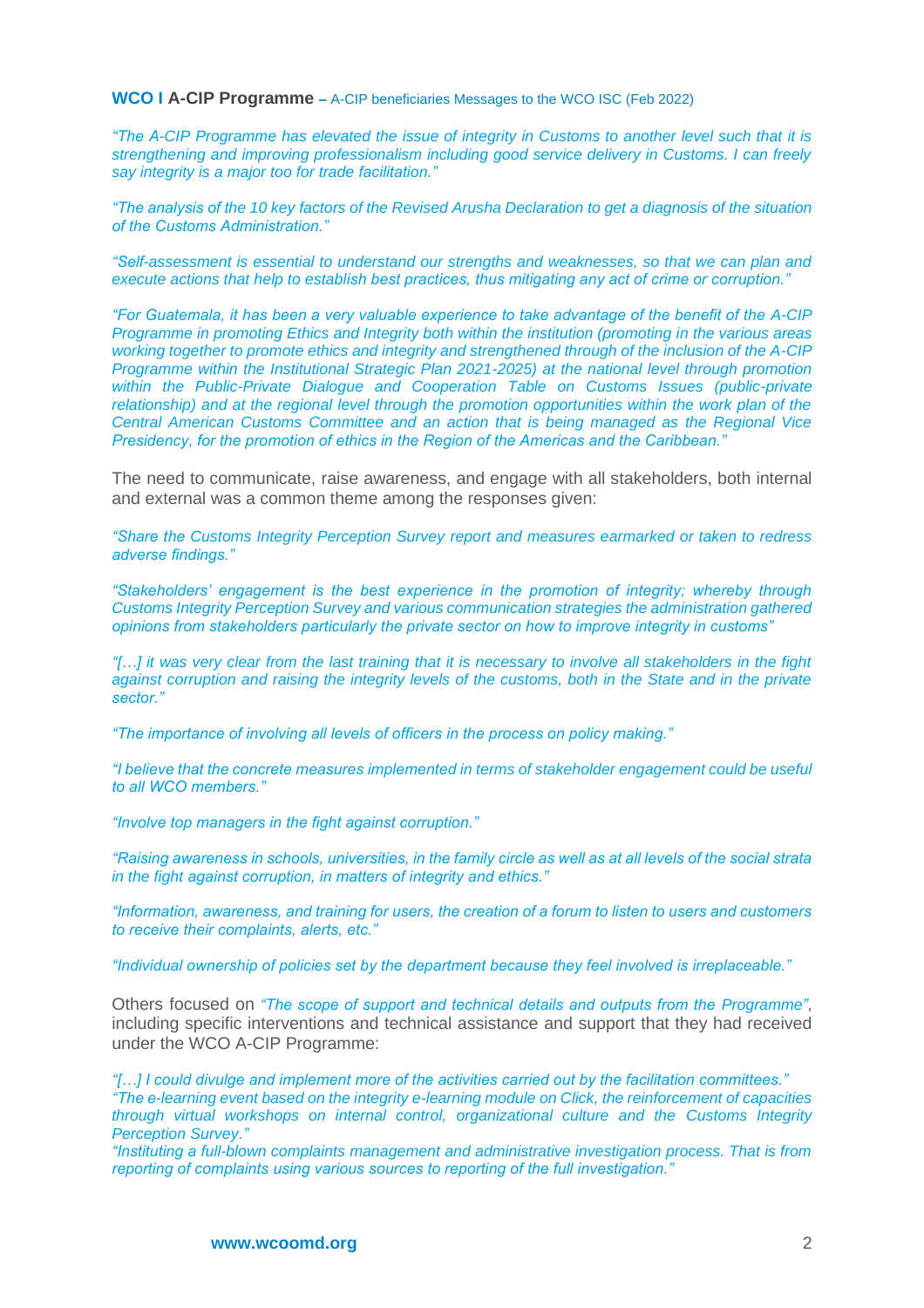*"The creation of the NGN group is essential in the development of an action plan to fight against corruption and the promotion of integrity on the short and long terms"* 

Some specifically highlighted the Customs Integrity Perception Survey (Customs Integrity Perception Survey), delivered under the Programme:

#### *"Integrity Perception Results"*

*"The planning and execution of the Customs Integrity Perception Survey, especially due to the complexity of coordination between the Member Country, the WCO and Ernst & Young. In addition, it is important that a strategy for the implementation of the Customs Integrity Perception Survey is devised that considers the possibility of answering it online or that the tablets implemented do not require internet or a fixed electricity connection, as this greatly limits its reach, and therefore the number of people that can be surveyed."* 

Lastly, representatives also looked towards the future and their plans to work under the WCO A-CIP Programme on:

*"Training in investigations and assets declaration management process."* 

*"(1) Anti-Corruption and Integrity. (2) Linking vetting procedures with Anti-Money Laundering and Countering Terrorism Protocols."* 

*"Customs Valuation, Warehouse Management (including petroleum), Use of Automated system in Customs, scanning, etc."* 

**Question 2: What are the opportunities for the Customs community to coordinate more on matters of integrity?**

A-CIP Partner Administrations offered a range of ideas for areas in which the Customs community could cooperate. At the highest level, the WCO and regional bodies' role in setting and implementing standards related to integrity was encouraged:

*"Elaboration of standards and guidelines."*

*"The regional economic communities, the vice-presidents of the WCO regions and the capacity building offices could be more involved in the implementation of activities relating to the promotion of integrity in general and in particular the work of the Revised Arusha Declaration."*

*"At the regional level to caucus on recent manifestation and issues. 2. Implement measures to combat corruption. 3. Implement Automated Systems to minimize face to face contact."*

*"Organize joint training programmes on integrity, ethics and anti-corruption. Create a platform accessible to any customs officer on which he will share the experience of the actions carried out annually by each administration. Produce regulatory texts applicable to any member country of the WCO."*

*"Define stakeholder engagement strategy and effective internal controls."*

*"Availability of private sector associations, for example TAFFA (Tanzania Clearing and Forwarding Agent Association) where issues of integrity and other customs operations can be handled effectively. Also, the established integrity committees in all customs stations for handling and spearheading integrity promotion programmes."*

Additionally, opportunities to share best practice for fighting corruption and promoting integrity were clearly valued across A-CIP Partner Administrations:

*"Share best practices. Develop a peer review mechanism on integrity."*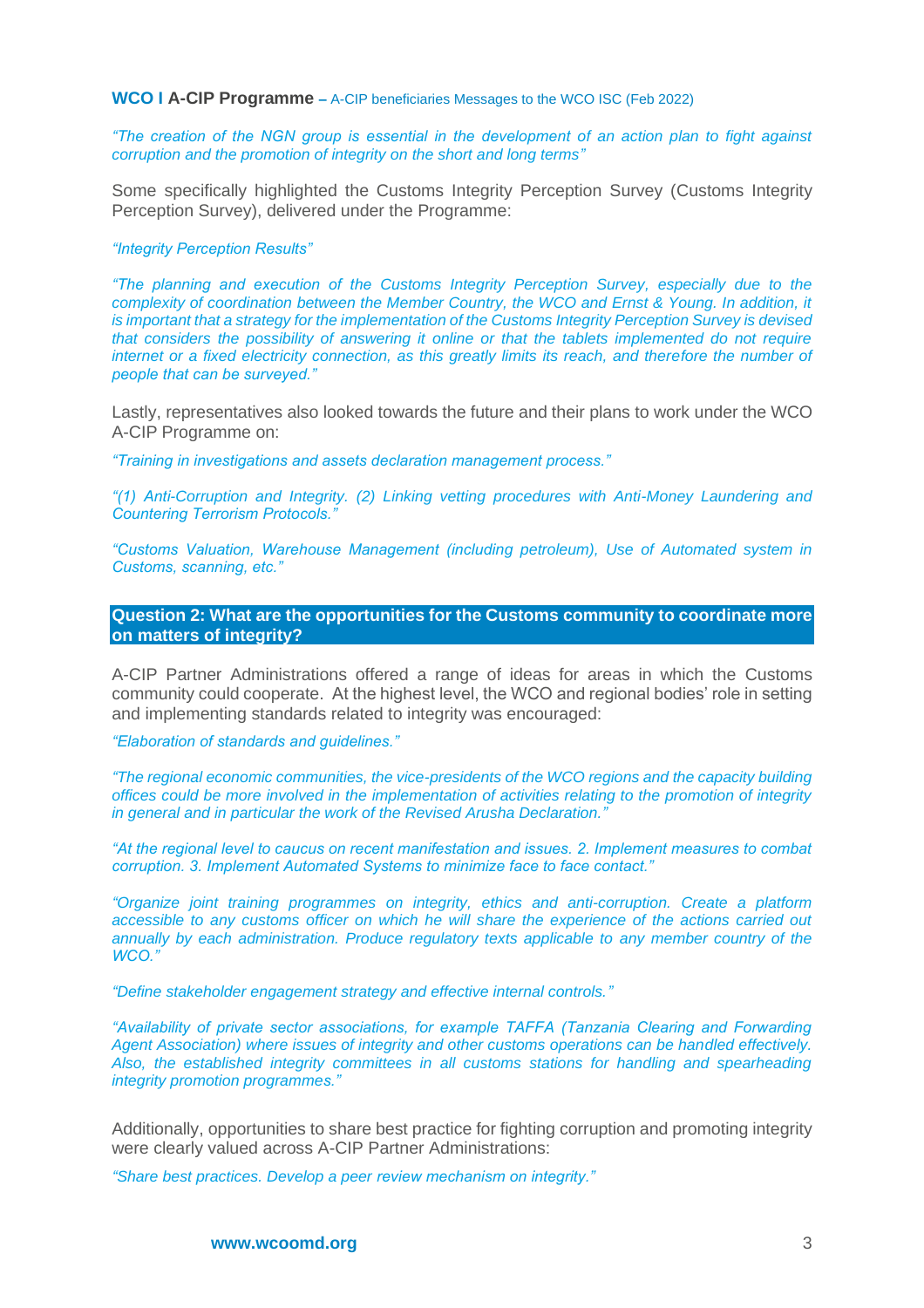*"Technological advance and experience sharing at global level organized by organizations like WCO."*

*"Integrity and Assurance Committees, Internal Affairs, Internal Audit" "I propose that there be a constant exchange of experience, between the communities, where each one shares its plans of action for the dissemination of matters of integrity to collaborators at all levels."*

*"Create a virtual working group or an annual integrity forum to share integrity Programmes, policies, standards and initiatives that countries have implemented in order to learn about their experiences and success stories. This should not be limited to how countries have made use of WCO tools such as the Integrity Development Guide or Customs Integrity Perception Survey, but what they themselves have created within their administrations that may be useful for other countries. Also, the issue of gender equity and diversity remains an important area of work, with a lot of potential."*

*"The opportunities are very good for customs administrations in the region to share experiences and good practices carried out in their countries and to interrelate and coordinate efforts among themselves."*

*"Establish channels of communication and cooperation between A-CIP member countries, with feedback on transparency initiatives that can be replicated in other administrations."*

*More general coordination across the board on matters of integrity was also seen as important:*

*"Customs coordinating more on matters of integrity increases the value of customs administration where customs administration is more transparent. Customs administration may have a very cordial relation with stakeholders and that obviously facilitates the Revised Arusha Declaratione in return too."*

*"For Customs to be able to coordinate more on integrity issues, they should interact frequently on the same issue, and an integrated plan could be created where Customs could discuss integrity issues."*

*"More coordination between Customs in the various Territories and the building of better working relationship."*

*"By identifying in each Customs administration, the department(s) dedicated to integrity issues that would ensure coordination in relation to the A-CIP Programme."*

*"The designated NGN group within Customs administrations is the best tool to ensure coordination within Customs for integrity."*

*"The inclusion of the A-CIP Programme as one of the actions within the Institutional Strategic Plan 2021-2025 of the SAT of Guatemala ensures the continuity and coordination of activities to promote ethics and integrity within the institution. Externally, ethics and integrity are also one of the work areas established as a priority and coordinated by the Intendencia de Aduanas."*

Some A-CIP Partner Administrations even suggested that more intelligence and information sharing between Customs Administrations could also be an effective response to corruption:

*"Corruption in one Customs Administration can quickly become a regional or even a global development and law enforcement issue. The coming up with initiatives like A-CIP Programme provides a proper*  platform intelligence and information sharing. In a world where capital, information, people and *enterprises move freely and rapidly, there is no guarantee that working single-handedly would be effective especially in cases where cross-border corruption is involved."*

*"Exchange of credible data is key for coordination, so data integrity becomes crucial for effective coordination and national statistics"*

*"Customs administrations can make use of the opportunities provided in major too WCO tools such as the SAFE which highlights the importance of Customs partnership to strengthen coordination regarding*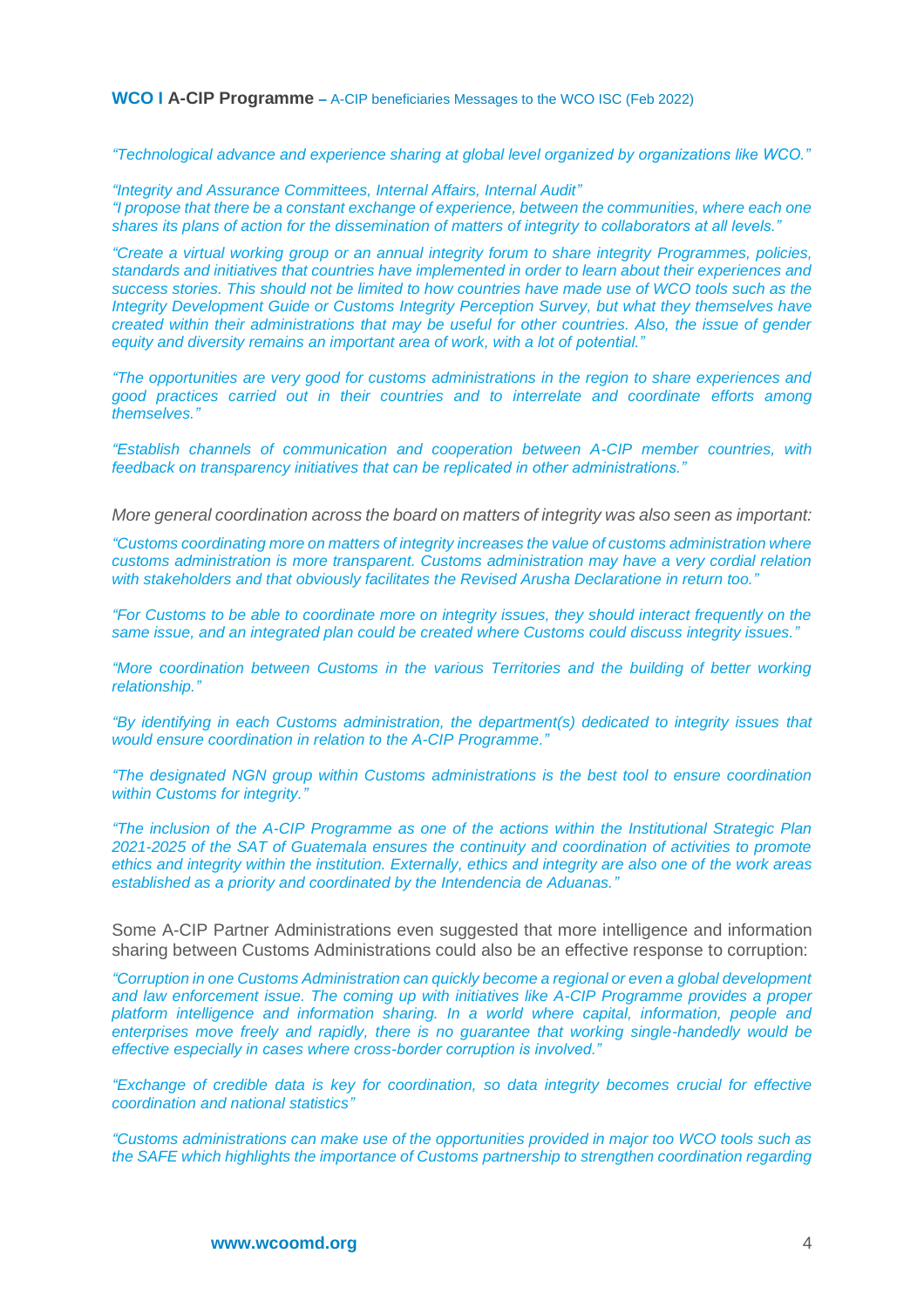*the major Customs objectives areas of revenue protection, security and trade facilitation. Administration should pursue seriously the need to share import and export information with each other."* 

#### **Question 3: What more could the WCO be doing to support its Members build integrity?**

In response to a call for A-CIP Partner Administrations to identify ways in which the WCO may do more to support its Members, some focused on a continuation of the WCO's role in providing guidance and awareness raising in matters of integrity:

*"1. Provide guidance on good practices and protocols internationally. 2. Encourage its members to promote good governance and accountability.* 

*"WCO has been promoting various activities to its members build integrity. WCO should still promote much more capacity building activities, field study Programmes at the administrations having best practices, help members prepare and implement integrity plan, help performing survey etc."*

*"This is by publicizing the new WCO initiatives on integrity and the fight against corruption while improving those that are already known and implemented by Members."*

*"Continue raising awareness and training its members in ethics."*

*"Communicate on good practices. Congratulate the actors who stand out positively. Award prizes and grant scholarships in order to make them experts in the field."*

*"The exchange of experiences in terms of strengthening ethics remains important, the WCO can always support its members by providing conferences, meetings, sessions and training workshops."*

*"Maintain the leadership on the issue, support, assistance and close relationship it has established with the Guatemalan Customs Administration, which allows it to provide support for all actions and activities carried out."*

*"All integrity tools and resources should be translated into Spanish, and integrity could also be built in its members by encouraging them to regularly publish and disseminate the tools and resources developed by the WCO and to publish the good practices of other Customs offices."*

Some went further to propose a regulatory role for the WCO:

*"I would suggest that WCO should introduce mandatory Integrity Certification for Integrity Practitioners from its members states. This would then require the Practitioners to constantly renew licences or whatever it may be called after fulfilling minimum requirements. This would make member states to realize that integrity should be considered as a priority."*

*"Raise anti-corruption/anti-bribery certifications as a prerequisite for attendance."*

Others proposed specific interventions:

*"Undertake periodic integrity surveys."*

*"Exchange Programmes in specific areas like administrative investigation, capacity building on asset declaration software, stakeholder engagement, collaborative approaches with other agencies/ stakeholders etc."*

*"Undertake more frequent integrity capacity building exercises."*

*"Capacity building on Monitoring and Evaluation of customs integrity Programmes to ensure sustainability and results."*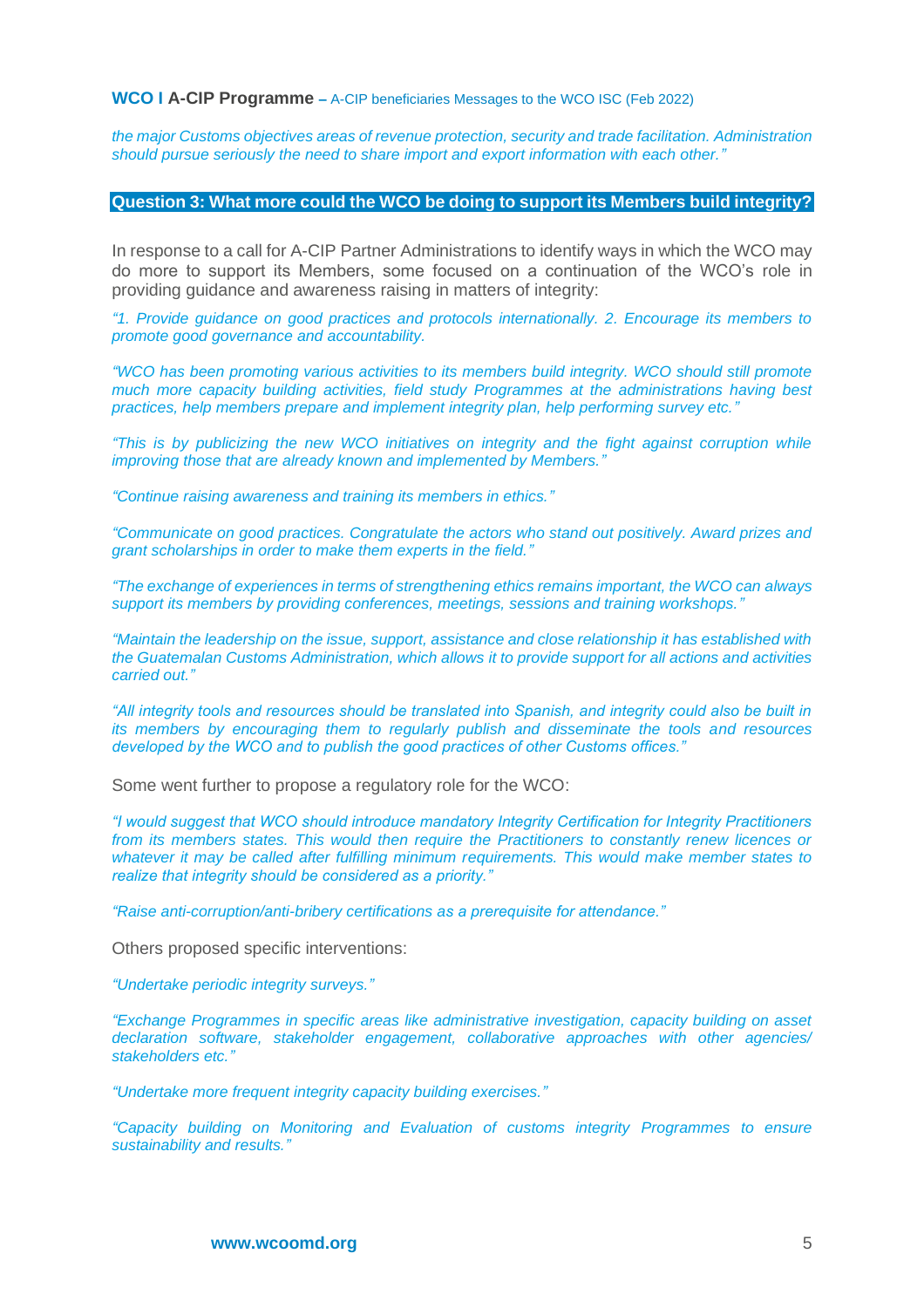*"Intensify training in matters on Integrity, provide greater exchange between member countries for debates on this matter and perhaps create an integrity development guide, conduct integrity surveys consistently, which will help to measure the level of integrity in their organizations."*

*"Workshops, Training, skills share, study tours, engagements with top management, develop and upgrade policies, sensitization, and taking on more preventive approaches"*

*"We can, for example, disseminate more aspects of integrity to collaborators such as senior management of institutions through training, colloques, seminars, among others."*

*"...automation is critical in building integrity. Such that the human interface is reduced considerably."*

*"The addition of project management and implementation standards might assist."*

*"By suggesting that they organize a survey on the perception of integrity and by continuing to provide them with simplified tools for promoting integrity."*

*"Propose ongoing integrity training Programmes, such as diploma courses, courses, internships and other tools that may be useful and relevant to the achievement of the objective. Consider anticorruption/anti-bribery certifications as a prerequisite for attendance."*

*"Generate training Programmes in line with their particular reality. Promote the holding of annual or biannual events that put into practice some of the key factors of the Revised Arusha Declaration. Improve Customs Integrity Perception Survey planning and implementation, taking into account the context and constraints of the COVID-19 Pandemic. Generating a manual for the construction or improvement of a Complaints Mechanism, with special emphasis on the monitoring and resolution of complaints, in line with international best practice."*

The benefit of the long-term, sustained support initiatives, such as offered through the WCO A-CIP Programme was also recognized over one-off interventions:

*"Funding on project base support is better than technical assistance."* 

*"The WCO has done so much in supporting members build integrity. What I would suggest is continuity and sustainability of the current initiatives subject to adjustment based on new trend. Continue reminder of members to keep the subject of integrity high in their year-to-year strategic objectives.* 

**Question 4: In what areas can the Customs community learn most from each other regarding integrity and the fight against corruption?**

A-CIP Programme Partner Administrations identified a number of different areas where best practices could be shared between them:

*"1. Sharing of best practices. 2. Cut Red Tape. 3. Build Capacity. 4. Power of the People."*

*"Much as different environments present different challenges and often require different solutions, if information is shared on how successful certain strategies have been in one administration that may provide some yardstick in how others may approach their own situations. The fact that the Integrity promotion and corruption challenges may appear different should not be a trampling block to sharing both success stories and challenges."*

*"Exchange programmes on comparative best advantages like professional attachments"*

*"The issue customs recruitment and professionalism is key"*

*"In the areas of communication of good practices and their actors."*

*"Valuation, networking, anti-smuggling."*

**www.wcoomd.org** 6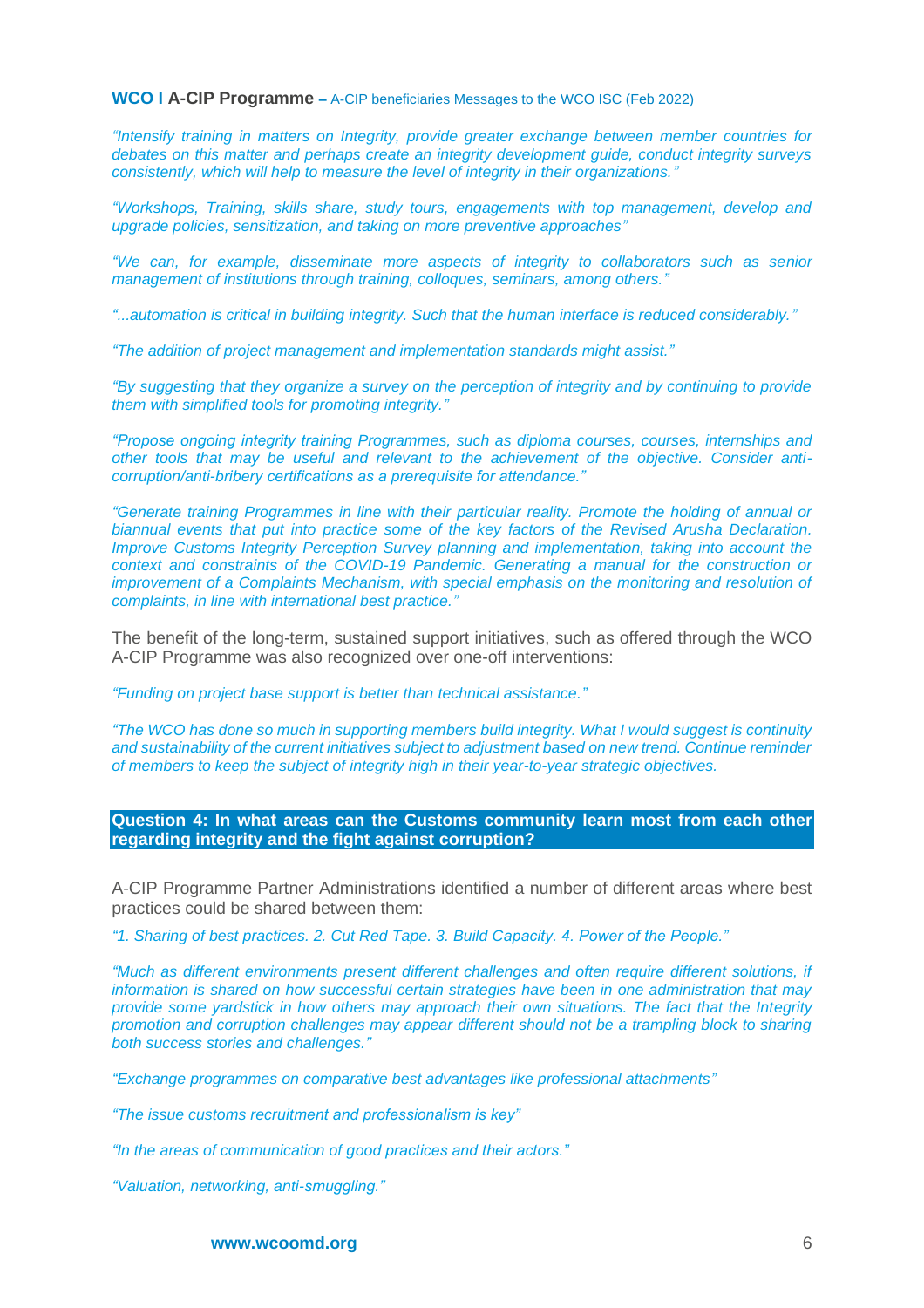*"Shared experiences on what really works, and the various steps required to implement and get it done."*

*"The commitment and leadership of senior customs officials, automation, regulatory framework, code of conduct..."*

*"As well as in that of training and sharing of experience"*

*"Capacity building - human resource management - accountability of managers and leaders - controlled decentralization - control of internal affairs"*

Some sought to share experiences from specific bodies set up to combat corruption:

*"In the areas of ethics and anti-corruption policies; having a designated integrity department for promoting integrity and establishing integrity committees across Customs Stations for close monitoring of staff integrity on benefits of risk management and technology"*

*"Ongoing audits and support from internal control bodies* 

- *• Through best practices and exchange of experiences in the field.*
- *• In the Codes of Conduct and Organisational Behaviour of other countries.*
- *• In its Programmes of liaison with the private sector.*
- *• In its whistleblowing and conflict resolution Programmes and mechanisms.*
- *• In their training Programmes*
- *• In its gender equality policies*
- *• In its Programmes for dissemination and awareness-raising among civil servants and society in general.*
- *• In its Programmes for the modernisation and integration of its electronic systems.*
- *• In knowing the good practices in the fight against corruption and the results obtained in customs.*
- *• In relation to the actions being carried out in its different operational areas and in the modernisation of procedures and processes."*

Others looked to learn more from experiences engaging stakeholders more generally:

*"We should consider each other as stakeholders in information sharing. My take is that a platform exists among ACIP member countries where information is shared frequently with on new measures adopted by countries to provoke others to do same assuming they are workable."* 

*"I sincerely believe that it is in the areas of stakeholder engagement and organizational culture that the Customs community learns the most from each other, when it comes to integrity and anti-corruption."*

*"Customs community might learn mostly from Stakeholders and through perception surveys regarding integrity. In all the areas of the Revised Arusha Declaration have coined, customs community can learn regarding integrity and fight against corruption."*

*"In Mozambique, customs officers can learn more about integrity and the fight against corruption by exchanging experiences with the Office of Internal Control of the AT, the Centre for Public Integrity, the Police of the Republic and the Office of the Attorney General of the Republic, specifically the Office for the Fight against Corruption."*

*"We can learn more by having constant contact with the main interested areas such as customs partners, in the case of Mozambique, the Attorney General, or the Anti-Corruption Cabinet, the Public Integrity Center, among others."*

**Question 5. How can the Customs community be doing more to engage other stakeholders in combatting corruption?**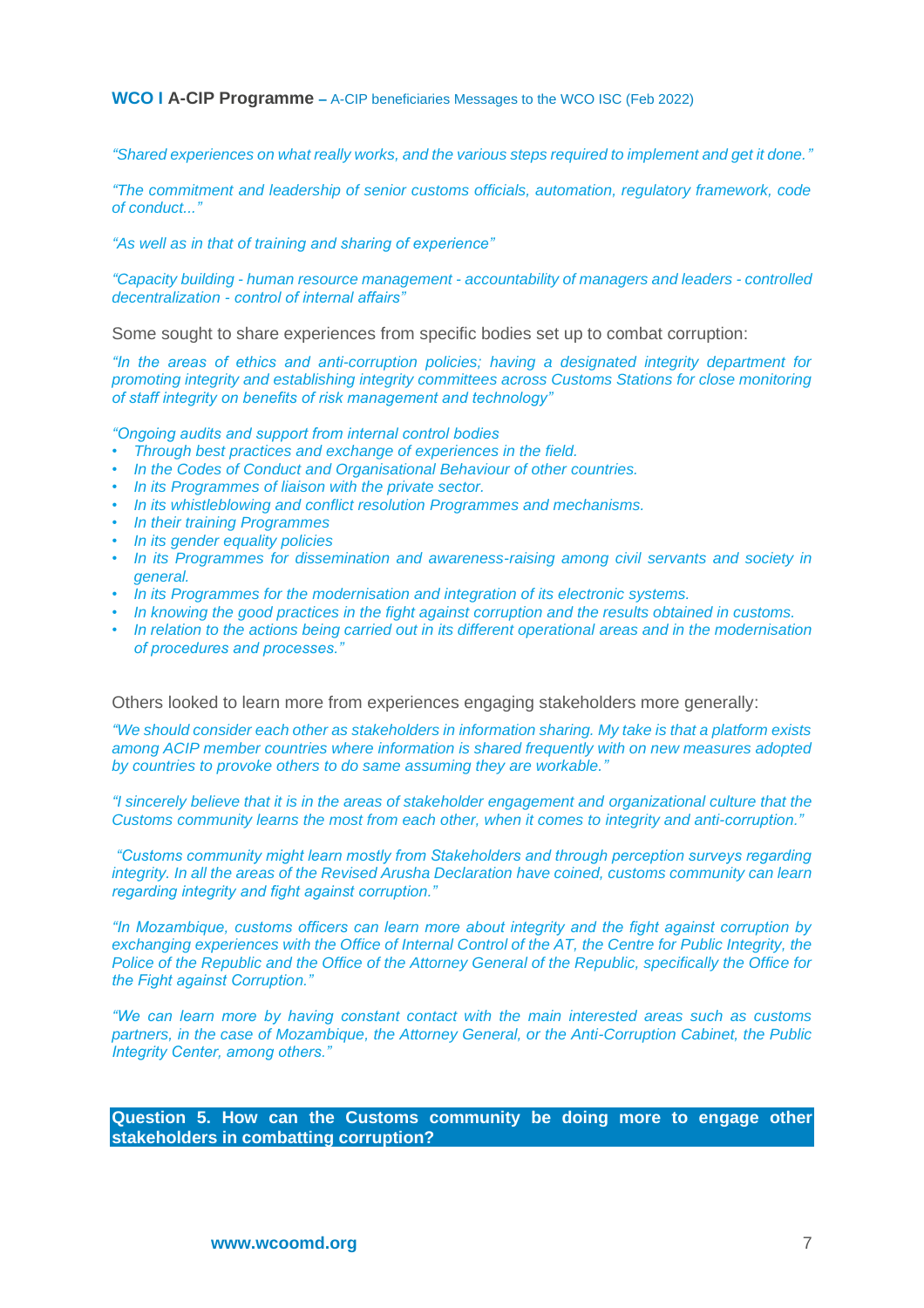Partner administrations further considered the issue of stakeholder engagement, looking specifically at what action could be taken. Most echoed the importance of effective communication and consultation regarding Customs policies and procedures in general:

*"Multi-Stakeholders engagements on issues of related concerns. Sensitization on duties and taxes with all the parties involve."*

*"Memorandum of understanding and continuous feedback mechanisms instituted"*

*"Through awareness-raising campaigns on the work of customs and customs administrations, disseminating their achievements in terms of seizures and other actions in the area of national security. Also, by creating forums for discussion and cooperation involving parties that may be involved in customs activities, so that they are aware of the role they play in them."*

*"We can further disclose two customs clearance procedures, together with stakeholders at all levels, as well as how to opt for greater transparency of customs clearance actions, for example, in cases of documentary verification and physical examination of merchandise."*

*"Exchange of credible data that could be relied on for national and other developmental statistics by other stakeholders outside WCO. This endures data credibility and reliability "*

*"Set up formal consultation frameworks with stakeholders."*

*"Involve them in the creation of observatories on customs operations."*

*"Have a good communication strategy for them."*

*"Through the direct involvement of the authorities of the administrations"*

Others felt it important to engage with stakeholders on specific matters of integrity:

*"Customs community should open up and engage the stakeholders through regular meetings and discuss issues on how to fight corruption and promote integrity. It must always be understood that corruption has both the demand and supply side. Fighting corruption from only the demand side may not be effective."* 

*"Each Customs office having an internal integrity awareness plan, it would be very beneficial to make it known to the private sector and other interested parties to join the effort being made, so that they can provide their comments or views, opportunities for improvement related to the issue and involve them in the activities that can be carried out."*

*"Signing agreements and memorandums of understanding with civil society organisations, the private sector and other international bodies that ensure transparency and integrity; ensuring participatory democracy. So that all actors involved in the customs logistics chain can express their opinions, consultations and suggestions."*

*"Collaboration with the private sector and civil society organisations to combat corruption by commending people and organizations with good integrity standing and severely sanctioning poor integrity standing persons and organisations."*

*"Customs Community needs to work together with stakeholders in combating corruption, where stakeholders are engaged together since planning to implementation."* 

*"Continue stakeholder engagements and open discussions on the subject of integrity in Customs and the role of the business community in this matter."*

*"The Customs Community to do more and involve other stakeholders in the fight against corruption, can make memoranda of understanding with stakeholders, create a constant exchange where they discuss matters of corruption, disseminate the integrity development guide and implementation of the Arusha declaration."*